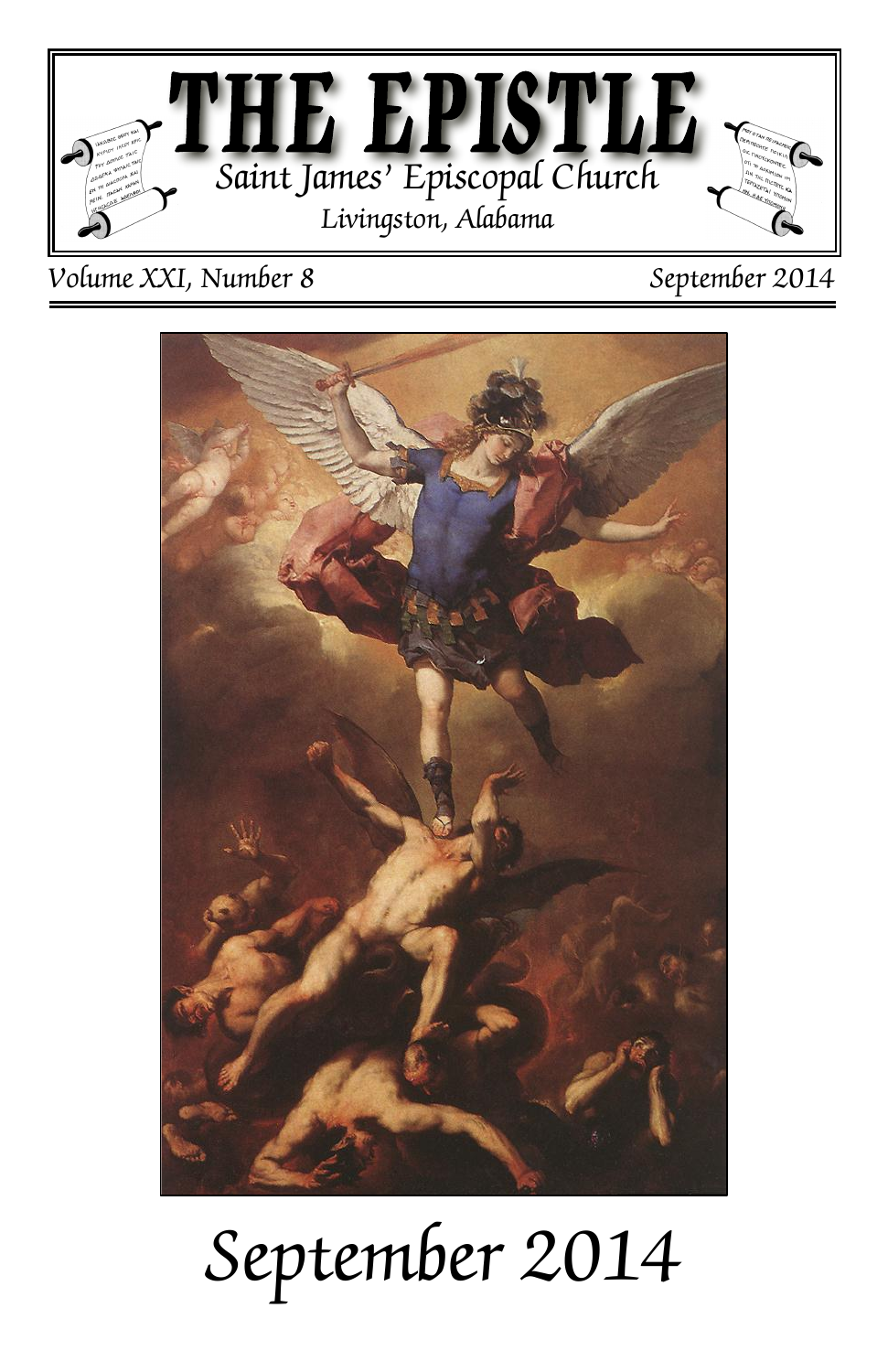#### *This Month's Cover*

Our cover this month, in honor of the Feast of St. Michael and All Angels (September 29) is *The Fall of the Rebel Angels* by Luca Giordano (1634-1705). It is a large oil on canvas, measuring 13'9" x 9'3". It was painted in 1666 and hangs in Vienna in the Kunsthistorischesmuseum (Art History Museum). It depicts the final battle between Saint Michael the Archangel and Lucifer, in which Lucifer and all his rebel angels were cast out of heaven into Pandaemonium (the "Place of All Demons"). Michael's foot is on Lucifer's neck in an ancient traditional symbol of victory. Note that Lucifer's wings, once the glorious wings of an archangel, are now burned and scarred, looking more like the wings of a bat.

Luca Giordano was born in Naples on October 18, 1634, the son of a painter-copyist. His father was not talented in creating art, but was apparently very good at copying other people's work. This was a lucrative trade in the days before photography, when people wanted copies of great works to hang in their own homes. Luca came to be known as Luca Fa Presto, "Luca Work Quickly," because he was noted for his huge output and the amazing speed with which he could complete a painting. He was also known as Proteus, because he had picked up his father's talent in being able to produce a painting in the style of any other artist (Proteus was a Greek god—technically a Titan—who could change his appearance at will).

Giordano was without question the

most important Neapolitan decorative artist of the latter half of the 17th century. He first studied under Ribera, but developed his style under the influence of Veronese, whose works he studied carefully during his travels. He painted a large variety of subject, but by far the largest portion of his work was devoted to religion and Greco-Roman mythology.

Giordano worked mainly in Naples, although he also spent a good deal of time in Florence and Venice. Notwithstanding, his work had a strong influence throughout Italy and even into the rest of Europe. In 1682 he went to Florence to paint one of his most important works, the frescoes in the Palazzo Medici-Riccardi. These frescoes had a significant influence on the artistic styles of the 18th century.

At the call of Charles II in 1692 he went to Spain, where he spent 10 years painting in Madrid, Toledo and the Escorial. In 1702 he returned to Naples, where he painted the ceiling of the Cappella de Tesoro de San Martino, completing it in 1704. He died in Naples on January 3, 1705.

Sad to say, many of Giordano's Neapolitan frescoes were damaged or destroyed in World War II, as was his great Benedict Cycle in the Benedictine abbey at Monte Casino, which was totally demolished.

*Richard R. Losch+*

*The Epistle* is published monthly except August by Saint James' Episcopal Church, P.O. Box 446, Livingston, AL 35470-0446, the Rev. Richard R. Losch, Editor. Phone 205-499-0968, email loschr@bellsouth.net. Copyright © 2014 R. R. Losch. Permission is granted to reproduce text items in parish newsletters or bulletins (but not on the Internet or digitized) as long as they are reproduced completely and in print, and credit is given.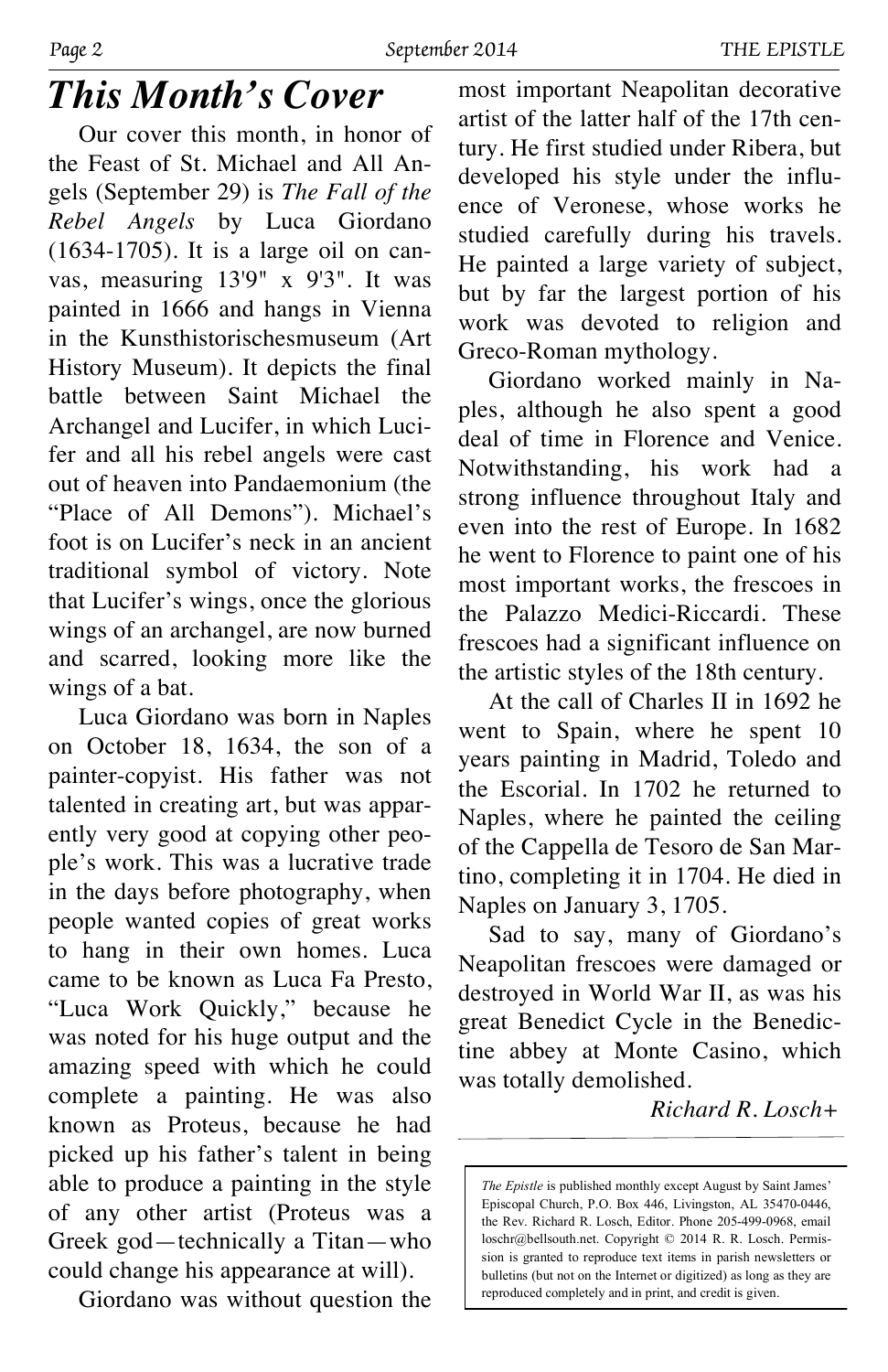#### *A Word from the Editor Truth, Lies and Propaganda*

Although the term propaganda is usually used with the implication of promoting false information, in fact it simply means the propagation of ideas and values. This is not necessarily bad. Josef Goebbels, Hitler's Minister of Propaganda, often repeated the axiom that if you say anything frequently enough and forcefully enough, people will come to believe it even when it is patently false. If this is correct, as most experts say it is, then couldn't we say the same thing about propagating the truth? We're all familiar with the old gospel hymn "I Love to Tell the Story." This is essentially what preaching the gospel is all about telling the story over and over again. The abysmal ignorance that is so common in young people today is the result of our failure to tell the story and not only the story of Jesus, but also the stories of our history, our politics, our roots and our values.

Today there is a plethora of special-interest lobbies—women's lib, abortion/pro-life, gay rights, progun/anti-gun, ethno-racial interests, and so on and on. These all shout out their messages "loud and clear," and they have gained support that far outweighs the actual number of people directly involved in these interests. While many on the other sides whine about the strength of these movements, their voices are often not heard. We hear both sides of the prolife/pro-abortion debate because both sides are equally vocal. On the other hand, in Canada and several European countries a preacher can be imprisoned for a hate crime if he preaches that sodomy is sinful (a similar bill failed in Congress by only a narrow margin a couple of years ago), yet practicing sodomites represent only a tiny portion of the population.

We are failing to tell the story. That story is not always popular, and when we tell it we are often accused of being exclusionary, judgmental, demanding and "not nice." Well, the Faith once and for all time deposited with the Apostles *is* often exclusionary, judgmental, demanding and not nice. It is Good News, but to obtain the benefit of that good news we must conform to it, and that is often uncomfortable and even painful. Remember when you ask, "What would Jesus do?" that turning over tables and whipping moneychangers out of the temple is not outside the realm of possibilities. That is why the gospel is so often hated. The truth is hateful to those who hate the truth.

Tell the story over and over again, not just with your voice, but more importantly, in the way you live. When people don't like the truth, just keep saying it anyway. When people don't seem to be listening, just keep saying it anyway. It may make you unpopular and may even hurt you, but just keep saying it anyway. Most of the saints were not particularly popular, either—but they are in heaven, and because of them lot of other people are also saints. Tell the story.

Father Rick Lorch+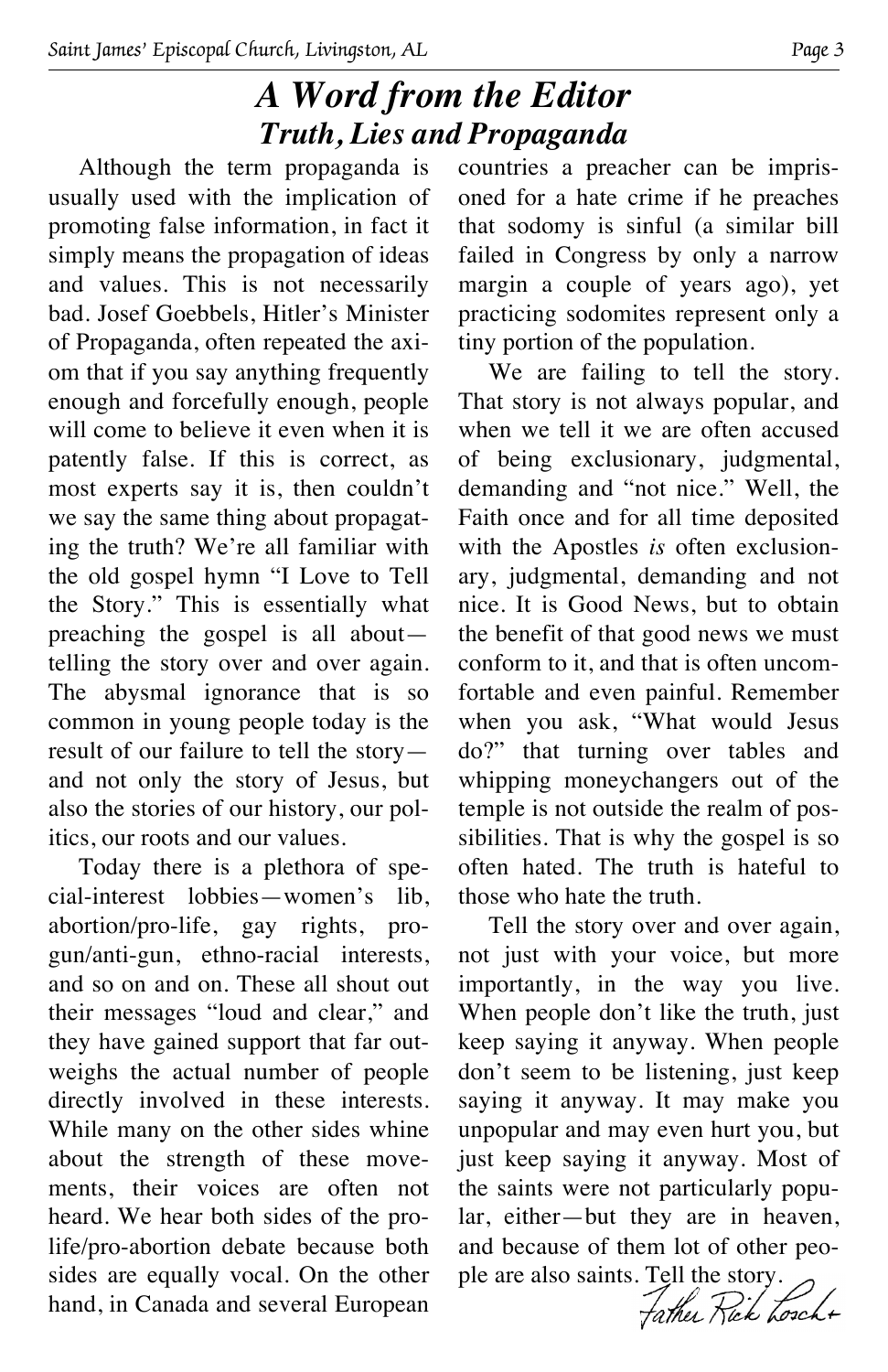#### *Be Wordly Wise A Napple a Day*

For centuries the indefinite article *a* has preceded words that begin with a consonant, and *an* for those beginning with a vowel (and in British usage an *h*). A common linguistic error known as wrong division has caused a number of changes in English words. Wrong division is when word separation takes place in the wrong position, such as saying "a whole nother thing" when "an other thing" is meant, not "a nother thing." It is often claimed that an apple was originally a napple, and because of wrong division it became an apple. There is no evidence to support this, although a number of words really have changed in just that way. In the middle ages a workman would tie a *naperon* ("napkin") around his waist to prevent soiling his clothes. That derived from a diminutive of the Old French *nappe*, "tablecloth" (from which we get "napery"). In time wrong division caused this to become an *aperon*, and then the *e* disappeared, giving us an apron. Another example from the Old English is a *nounpere*, "arbitrator." That came from the Old French *nonpar*, "not equal" (implying superior). When *n* comes before *p* or *b* it usually changes to *m*, producing *noumpere*. Wrong division again came into play, and a *noumpere* became an *oumpere*. In time this gave us "umpire." Again, the Old English *naedre*, "serpent," became a *naddre*, then a *nadder*. Over the years a nadder became an adder.

*Richard R. Losch+*

# *Funds, Felicity and Faith*

One of the poorest states in the country is Louisiana, ranking 44th in median family income. New York City is the richest city in the country, sporting 70 billionaires and 389,100 millionaires—one in every 25 in greater New York is a millionaire!<sup>1</sup> Notwithstanding, in a recent survey Louisiana ranked as the happiest state in America, and New York as the unhappiest city. It seems apparent that money indeed cannot buy happiness.

It also seems noteworthy that according to a recent Pew poll Louisiana has the highest percentage of people who claim to be practicing Christians (mostly Roman Catholics), and New York City has the highest percentage of those who claim to be atheists. It makes one think.

#### *Richard R. Losch+*

# *'The Epistle' Online*

Copies of *The Epistle* are online. Go to *http://rlosch.com* and click on the "Epistle" tab at the top. There are copies from the last two years that can be downloaded in .pdf form. If you want to send a copy to a friend, you can download the .pdf and send it as an email attachment.

> *"Politicians are the same all over. They promise to build bridges even where there is no river." Nikita Khrushchev*

 $<sup>1</sup>$  There are so many that in the Upper East</sup> Side a millionaire is considered middle class. To be fair, however, it must be pointed out that on the West Side there is extensive poverty.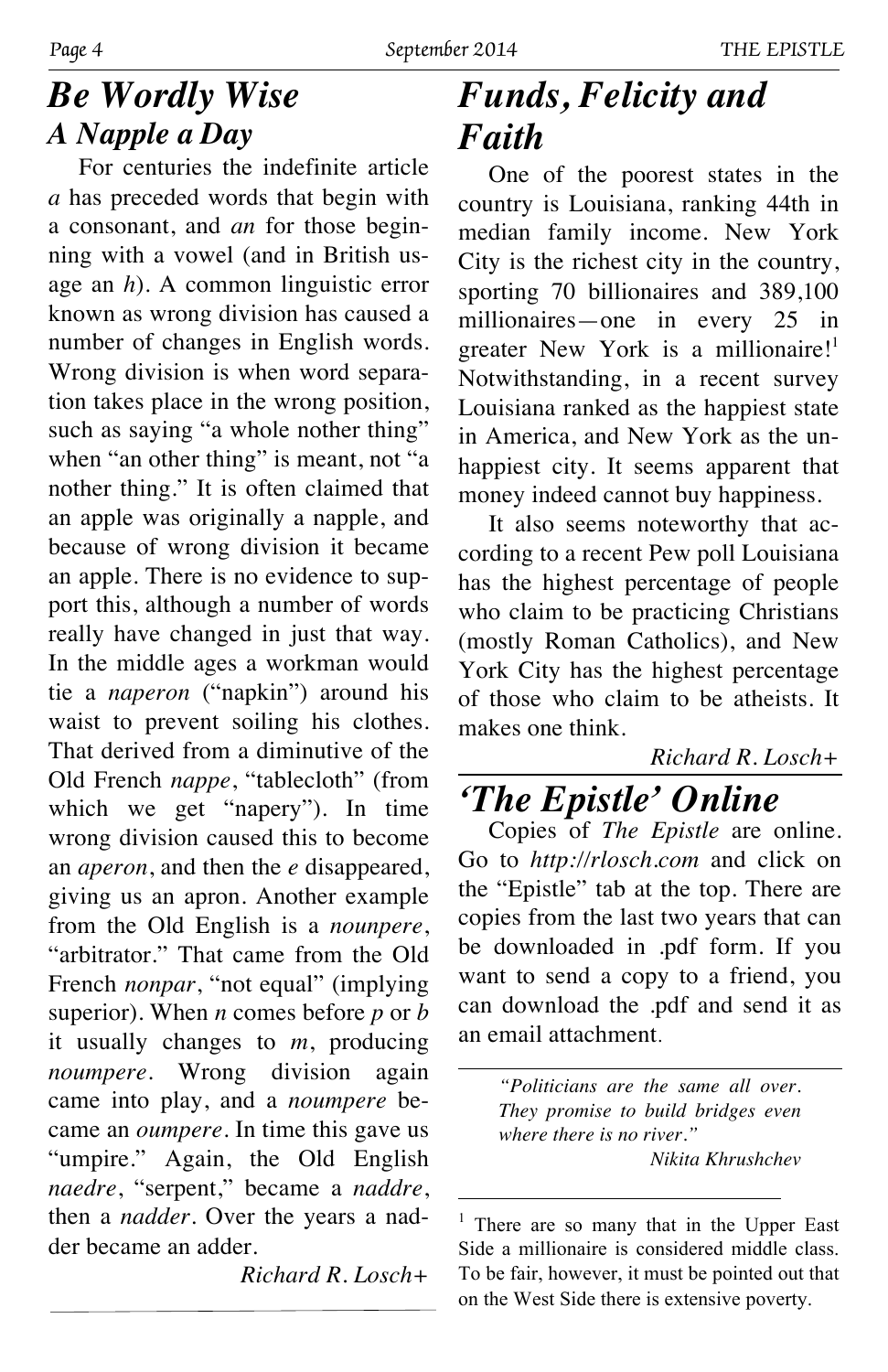# *Evening Prayer and Parish Supper*

Our September service of Evening Prayer will be on Wednesday, September 17th, at 6:00 p.m. with a "Tail Gate Dinner" following in the parish house. Signup sheets for attendance and volunteers to assist with set up and clean up are posted in the parish house kitchen along with sheets for various food types and items. Make your plans to attend, bring your friends, and wear your favorite school's colors.

*Hiram Patrenos*

#### *Sunday School*

Sunday School for our children will begin on September 7th at 10:00 a.m. The adult class will not begin until Fr. Losch is able to be there. If you would like to volunteer to help with this important ministry for our children, please contact Hiram Patrenos at (205) 499-0506 or *patrenoj@bellsouth.net* as soon as possible.

*Hiram Patrenos*

### *Altar Flower Volunteers*

Volunteers are needed to provide Altar flowers through the season of Pentecost. A sign-up chart is located in the Sacristy. You may use flowers from your yard or, if you wish, make arrangements with a florist to provide them. For more information, please speak with Carolyn Patrenos.

*Hiram Patrenos*

# *Interfaith Men's Breakfast*

Our monthly Interfaith Men's Breakfasts will resume on Sunday, September 7 at 7:45 a.m. at Saint James' Episcopal Church. We will thereafter meet each month on the first Sunday, rotating between Saint James', the Livingston First Presbyterian Church, and Hardee's.

*Richard R. Losch+*

# *Sorry To Be Late*

Some of our readers may not know that I broke my hip recently and am in rehab. So far all is progressing well, but it's going to be a while before I'm back in circulation and can go at the old pace. Therefore *The Epistle* is late this month and may be next. Sorry, but *que sera sera*. The online version should be posted on time, though.

*Richard R. Losch+*

# *Morbid But Funny*

Old time epitaphs often tend to remind us that even at hard times we need to keep out sense of humor.

- In Albany, NY: "Harry Edsel Smith, 1903-1942. Looked up the elevator shaft to see of the car was coming. It was."
- In Ruidoso NM: "Here lies Johnny Yeast. Pardon him for not rising."
- In an English cemetery: "Sir John Strange. Here lies an honest lawyer, and that is Strange."
- And in Thurmont, MD: "Here lies an atheist, all dressed and with no place to go."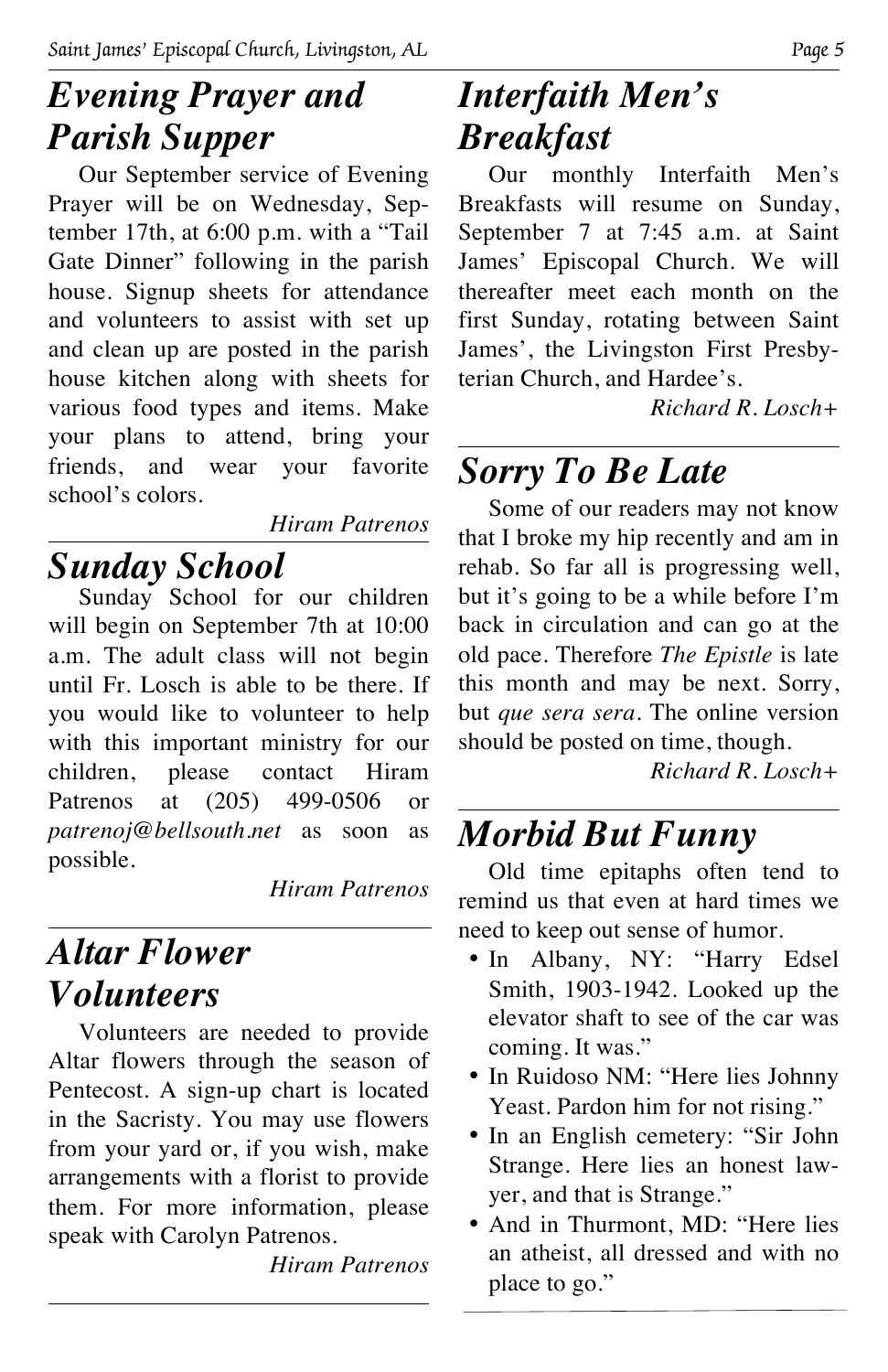#### *Gematria*

No, Genatria is not an ancient Roman province. Rather, it is a quasimystical Jewish interpretation device that goes back to ancient times and is still practiced today. It is closely related to Numerology. Numerology is the belief in a mystical, magical or divine connection between numbers and the relationship of events. Since ancient times it has been believed that letters of the alphabet have a numerical value. In fact, many cultured wrote numbers using letters (such as in Roman numerals).<sup>1</sup> For example, the first letters of the Greek alphabet are A, B, Γ, Δ (alpha, beta,<sup>2</sup> gamma, delta) and so forth, where  $A=1$ ,  $B=2$ ,  $\Gamma=3$  and Δ=4. It is unclear whether the number values were given because of the order of the letters, or the letters were ordered according to their value. Most ancient alphabets, including Hebrew, had numerological values. It's interesting to note that there was no symbol for zero, which was a concept that ancient mathematicians had no idea how to handle. $3$ 

In Gematria, the numerological value of a word is simply the sum of the values of its individual letters. If two words or phrases have the same numerological value, then practitioners of Gematria believe that they have a relationship. This relationship is then sought as a key to the interpretation of the passage.

An example of Gematria can be found in the stories of Jacob's ladder (Gen. 28:12) and the giving of the Law on Mount Sinai (Ex. 20). In Hebrew the word used for Jacob's ladder is *sulam* (סלם).<sup>4</sup> Its numerological value is 130.<sup>5</sup> The Hebrew for Sinai (סיני) also has a value of 130, so Gematria would claim that they are related. The usual interpretation is that Jacob's vision of the lader extending into heaven, with an angel descending it, was a symbol of God's descending to earth to present Moses and the Israelites with the Law, and to establish his covenant with them.

Early Christians also used Gematria. Saint John said that the number of the beast (Satan or the Anti-Christ) is 666 (Rev. 13:18). There are many attempts in Greek and Latin, some rather contrived, to associate this with the Roman emperor Nero. Although John wrote Revelation in Greek, he was a Jew whose native tongue was Aramaic, a language that was written in Hebrew letters and was closely related to Hebrew. In Aramaic, Nero Caesar is *Neron Kesar* (נרון קסר). The numerological value of that name is 666, identifying Nero, the great enemy of Christians, as the Anti-Christ, the enemy of God.

*Richard R. Losch+*

<sup>&</sup>lt;sup>1</sup> The numbers we use today, called Arabic numerals, were invented by the ancient Arabs, and were brought to Europe in the Crusades.

<sup>&</sup>lt;sup>2</sup> That's where we get the word alphabet.

<sup>&</sup>lt;sup>3</sup> The Arabs also discovered zero and how to work with it.

<sup>&</sup>lt;sup>4</sup> In English this sounds like it might be related to *shalom*, "peace," but in Hebrew they are spelled quite differently.

 $5$  Sanekh ( $\sigma$ )=60, lamedh ( $\tau$ )=30 and mem  $(2)$ =40. Remember that there are no vowels in the ancient Hebrew alphabet.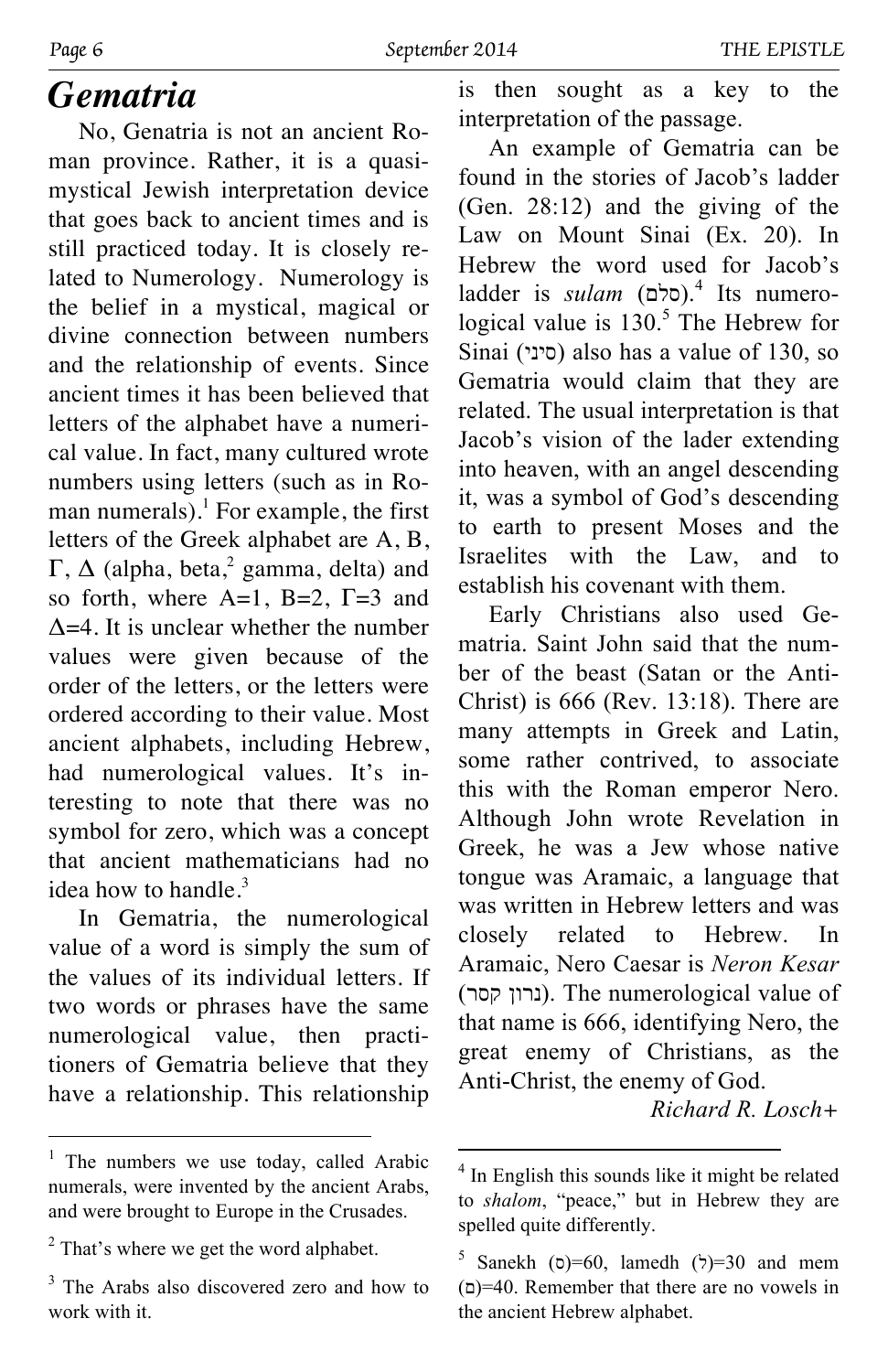# *The Maccabee's Home*

In the second century B.C. Judea was struggling under the extremely oppressive rule of the Seleucid Empire. The Seleucids were the descendants of Alexander the Great's general Seleucus who, after Alexander's death, gained control of much of the Eastern portion of his empire. This included most of what today is known as the Middle East. At first the general Ptolemy, who gained control of Egypt, also ruled the region that included Judea. The Ptolemaic rule was reasonable, but after years of conflict the Ptolemies lost Judea to the Seleucids. The Seleucids hated the Jews for their refusal to accept the Greek culture and religion, and thus became increasingly tyrannical. The last straw was in the middle of the second century B.C., when the mad Antiochus IV Epiphanes became emperor. He had a psychotic hatred for the Jews. In about 162 he perpetrated an atrocity that has since been referred to by the prophet Daniel's phrase, "the abomination that causes desolation." He tore down the high altar in the temple in Jerusalem and erected an altar to Zeus, on which he sacrificed a pig. He then issued an edict forbidding circumcision and Sabbath observance, and requiring that every town in Judea make a sacrifice to Zeus. Soldiers were sent to every town to see that the order was carried out.

In the little village of Modi'in1 in the Shephelah district of Judea, the old leader of the village, Mattathias bar-Hasmon, refused to allow the sacrifice. When he saw another man doing so, in a fit of rage he struck down the man and the Seleucid soldier, killing them both. He and his five sons and a large number of villagers then fled into the hills and launched a guerilla rebellion against the Seleucids. Mattathias died two years later, and his son Judas assumed the leadership. He was noted for his military prowess, having earned the cognomen Maccabeus, "Hammer." The rebellion, which came to be known as the Maccabean Revolt, was successful. In 165 B.C. the Seleucids were defeated and withdrew from Judea, giving it its first independence in over four centuries<sup>2</sup> (it would fall into Roman hands a century later). Judas ritually cleansed and rededicated the temple. The Jewish feast of Hanukkah still celebrates that event today.

After the death of Judas his brother Jonathan took over as military and political leader, naming himself also as High Priest, even though they were not of a priestly family. <sup>3</sup> He was soon captured and murdered, and his brother Simon assumed the leadership and the title of High Priest. After Simon's death the high priesthood reverted to the Levites. The Maccabees became the ruling dynasty, called the Has-

<sup>&</sup>lt;sup>1</sup> מודעין. also transliterated Modein.

 $^{2}$  It had fallen to the Babylonians in 587 B.C., to the Persians in 539, and then to the Macedonians (Alexander the Great) in 325.

<sup>&</sup>lt;sup>3</sup> According to Jewish law, the priesthood was a hereditary office, and priests could come only from the tribe of Levi (thus it was known as the Levitical priesthood).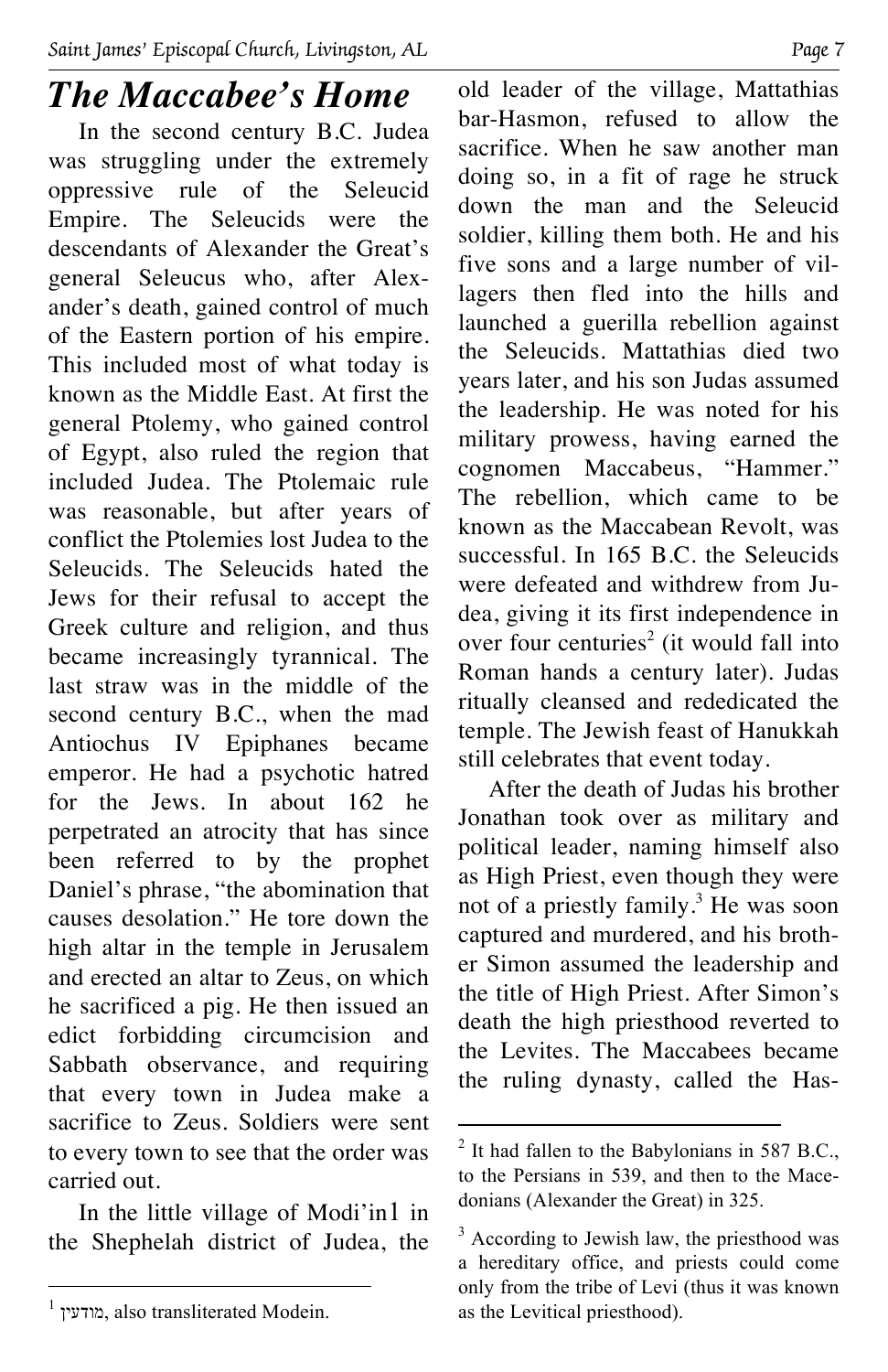monean Dynasty after Mattathias' father Hasmon<sup>1</sup>

The Hasmoneans built an imposing monument in Modi'in as a tomb for the original Maccabees. It consisted of seven pyramids—one each for Mattahias, his wife, and their five sons. The Jewish historian Flavius Josephus described it as "a very large monument of polished white stone" that "soared to a great height" and could be seen "for a long way off."

The modern Israeli town of Modi'in is about 20 miles northwest of Jerusalem, and was given its name to honor the ancient Maccabees. There was an oral tradition that it was on the location of the ancient town, but there was no hard evidence to support the tradition. Historians have long disputed whether it is the same Modi'in where Judas Maccabeus lived. On reason for the dispute is that there is not the slightest trace of the Maccabean monument there. Today many archaeologists believe that the Maccabean Modi'in is a ruin inside the modern Modi'in at a site called in Arabic Umm el-'Umdan, "Mother of the Columns." It is so called because of a large number of huge columns once reported to have been there. It was discovered and excavated in 1873 by the French archaeologist Charles Clairmont-Ganneau, revealing what is believed to have been an ashlar synagogue with many columns, apparently built during the reign of Herod the Great. It would have been in use until the end of the Bar-Kokhba Revolt in a.D. 135, when the Romans expelled all the Jews from Palestine. When British archaeologists re-opened the site in 1883 no trace of the columns could be found. They had probably been looted by the locals to be used in other buildings.

Israeli law requires that before any building project may begin, an archaeological survey must be done to insure that there are no antiquities there that need to be preserved. In planning a modern road near Umm el- 'Umdan, they made extensive excavations to determine a safe route for the road in order to avoid compromising any important sites. In the process they made a number of major discoveries. One of the most important is that directly under the Herodian synagogue lie the ruins of a smaller synagogue build by the Hasmoneans. Beneath this lie the remains of an even earlier building that has been securely dated to the end of the third or beginning of the second century B.C. One of the main arguments against Umm el-'Umdan being the ancient Modi'in was that there was no evidence that it existed as a village in Maccabean times. The discovery of this building proves that it was. There is no direct evidence that it was a synagogue, but since the two buildings erected over it were, it is likely that was also a synagogue. It would be contemporary with Mattathias, and it may well have been

<sup>&</sup>lt;sup>1</sup> The Romans appointed Herod. He was an Edomite of Arab origin, not a Hasmonean. He claimed the right to the throne, however, because his first wife, Mariamne, was a Hasmonean. He had nine other wives, but she was the only one he truly loved, despite the fact that he murdered her in a fit of rage.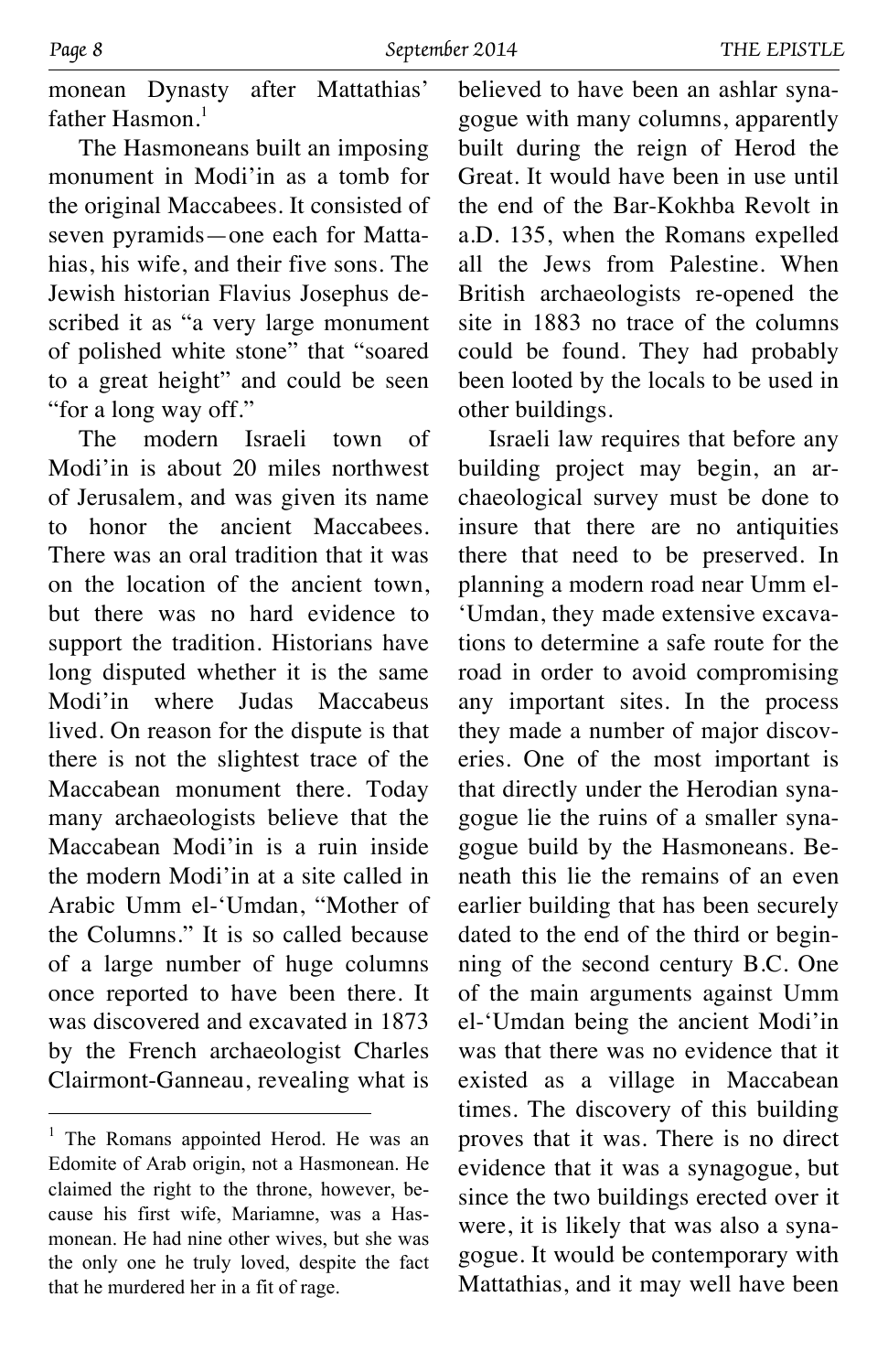the place where he and his family worshiped.

Another question is whether the Umm el-'Umdan of that lowest building was a Jewish village. It could have been a Gentile one. In the latest excavations, however, much evidence has been unearthed to prove that it was indeed a Jewish village. Among it are two winemakers' seals with Aramaic inscriptions on them written in the square Hebrew characters of the time.<sup>1</sup> Also, the presence of fragments of a large number of stone vessels indicate that it was Jewish. Most peoples of the time preferred pottery vessels, but the Jews used stone ones because according to the Jewish law stone was immune from ritual impurity. Also, the stone vessels were very plain. Jews used plain vessels, while most others decorated theirs.

According to linguistic experts, the very name 'Umdan, which goes back at least to the early Middle Ages, may be a corruption of Modi'in. The Arabic 'Umdan and the Aramaic Modi'in contain the same consonants (neither Arabic nor Hebrew writing used vowels in ancient times).

In summary, even though we cannot be positive, the evidence is very strong that Umm el-'Umdan in modern Modi'in is indeed the ancient Modi'in of the Maccabees.

*Richard R. Losch+*

#### *The Real Josephus*

One of the major sources of our knowledge of late Judean history is the writings of the Jewish general and historian Yosef bar Mattathyahu, commonly known as Flavius Josephus (a.D. 37-100). His primary writings are *the Jewish War*, his history of the first century Jewish revolt against the Romans, and *Antiquities*, his history of the Jewish people. None of his original manuscripts have survived, but there is no shortage of early copies and translations in Aramaic, Greek and Latin (and nowadays in almost every language).

Josephus was in many respects a very enigmatic character. He was of the priestly class, and served occasionally in the temple. He was a leader of the first major Jewish revolt against Rome, yet gained the favor of the emperor Vespasian to the extent that he was given Roman citizenship and lived as an honored permanent guest in Vespasian's private home in Rome. He was recognized by the Jews as a great hero who fought against Roman oppression, and by the Romans as a loyal friend of Rome. He took command of the rebellion in Galilee, where he proved himself a capable general despite being defeated by the vastly superior Roman army. When he and a large number of his soldiers were hiding in a pit, he said that God revealed to him that he should bring the word of God to the Romans. The soldiers believed that mass suicide was preferable to being captured and enslaved by the Romans. He convinced them that instead, a se-

 $<sup>1</sup>$  Aramaic was the language of Palestine at the</sup> time (it was the language that Jesus spoke). It is a blend of Syriac and Hebrew, and is written in the Hebrew alphabet. After the time of the Babylonian Exile Aramaic replaced many Middle Eastern languages, including Hebrew.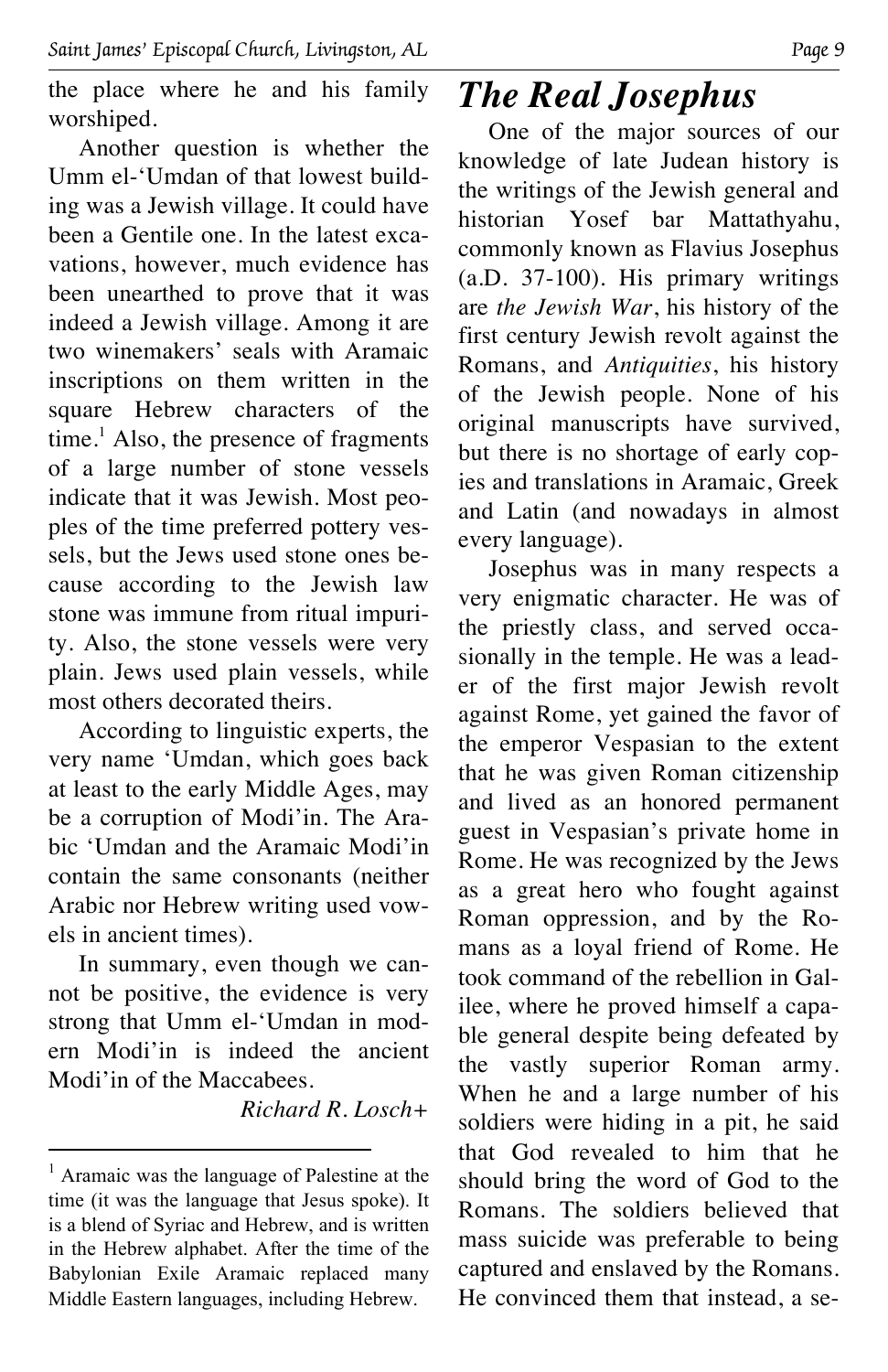ries of "mercy killings" would be better, and that they should draw lots to see who should kill whom. He said that he would wait to the end and kill the last man and then himself, thus reserving suicide, which was considered a sin, for only himself. Yet when he and one other were the only ones still alive he convinced his comrade that the two of them should surrender. He then requested an audience with Vespasian (who at that time was a general), was brought to his headquarters in chains, and walked out a free man. The military commander in Judea, Titus Flavius Vespasianus, was of common birth, yet he and his son of the same name had risen through the ranks to one of the highest positions in the Roman army. All the emperors through Nero had been of the noble Julio-Claudian family, and thus had the right to bear the name Caesar. Nero was the last Julio-Claudian, and he was followed by three very shortlived emperors.<sup>1</sup> Josephus, claiming to be a prophet, told Vespasian that he would become emperor, that the Roman Senate would confer the name Caesar on him, and that his son Titus would succeed him, also as Caesar. 2

When Vespasian did indeed gain the throne a few months later and the Senate named him Caesar, he conferred Roman citizenship on Josephus and invited him to live in his home, where he lived for the rest of his life. From then on he took the family name of his patron, Flavius, and Latinized his Jewish name Yosef, thereafter going by the name Flavius Josephus. It was while living in Rome that he wrote *The Jewish War* and *Antiquities*. It must have been a difficult time for him, because during that period thousands of captive Jews were being brought into Rome as slaves. There is little doubt that many of the slaves in Vespasian's home were Jews.

Because of all of this (which he himself tells about in his writings) he was scorned for centuries as a liar, traitor, and general weasel. Historians did not trust his histories, although in many cases they were the only known source of information. *The Jewish War* was treated as a piece of pro-Roman propaganda. In the past two decades, however, much of that has changed. Modern techniques of scholarship along with new technologies and archaeological discoveries have cast a new light on Josephus' works. New discoveries have validated many of his claims, and computer analysis of his writings has shown no shift in his language, vocabulary or style from the time that he was truly a rebel lead-

 $<sup>1</sup>$  Galba (7 months), Otho (3 months) and Vi-</sup> tellius (6 months). All three took the name Caesar, even though the Senate never officially granted it. Galba was murdered by Otho's troops, Otho committed suicide after losing a battle with Vitellius, and Vitellius was murdered by Vespasian's troops.

<sup>&</sup>lt;sup>2</sup> After his father had become emperor, Titus was the military commander in Judea. It was he, with his father's approval, who destroyed Jerusalem and leveled the temple. While the Jews to this day despise him, the Romans

adored him. His reign was short (he succumbed to a fever after only two years on the throne), but he died as the most beloved of all the Roman emperors. His brother Domitian, who was far from loved, succeeded him.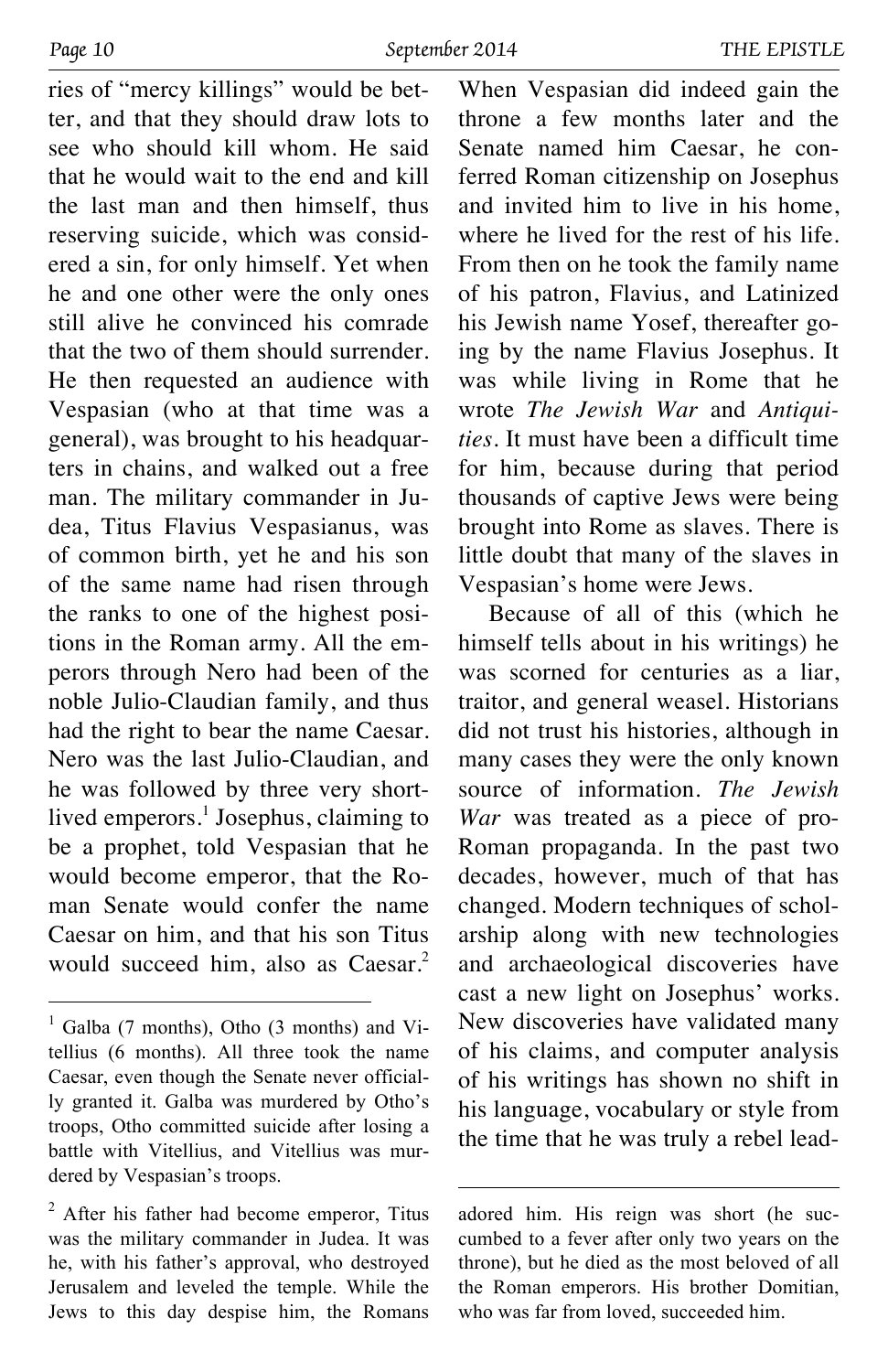er to the time that he lived in Rome as a Roman citizen. This indicates a much more objective view than was previously ascribed to him. While there is little question that he was a glib and charismatic opportunist, the accusations of turncoat and propagandist do not appear to be fair or valid.

One of the accusations against Josephus was that he was a selfaggrandizing braggart. Modern study of ancient writings, however, has shown without doubt that humility was not an admired virtue in ancient times. In fact, it was held in contempt, being seen as a sign of weakness and lack of self-respect. Christianity was the first major religion to espouse humility as a virtue, and this was one of the reasons that Christians were scorned. What we see as arrogance or braggadocio in so many of the ancient writers was in fact nothing more than a cultural standard of the time. The literary and rhetorical devices that Josephus used to describe his own actions make him repugnant to modern readers, but were unquestionably used in his own time to instill admiration in his readers. Thus, as in any historical analysis, we must not judge him by the standards of our time, but by those of his. In his time, in a tradition made popular in the writings of Homer, tricksters, deceivers and survivors were viewed with admiration. Rather than flaws, these were seen as resourcefulness in times of duress.

Modern analysis has made it clear that *The Jewish War* was not written as a propaganda piece for the Romans. To the contrary, it was written to praise the Jews for their courage in their fight against oppression. All other accounts of the time praised the Romans as great victors, and disparaged their victims. If his book were propaganda, then, it was propaganda for the Jews, and not for the Romans.

*Richard R. Losch+*

#### *Late Responses?*

When the congregation participates in a portion of the service (such as the Creed, a psalm or the Lord's Prayer), some people, rather than starting at the beginning, seem to be joining in late. In fact, they are correct. From ancient times it has been the practice for the priest or leader to say the first phrase, then the congregation to join him at the next. For example, he says, "I believe in One God" and the people pick it up at "the Father Almighty"; or he says, "Our Father," and the people come in at "Who art in heaven." In a psalm said in unison, the leader says the first phrase and the people pick it up at the first break (such as a semicolon or the star that breaks a verse).

The reason is that for centuries the service was almost entirely sung, and the leader set the pace and tone for the rest of the participants. In the Prayer Book, just about the only prayer that is not set up for this is the Prayer of Humble Access ("We do not presume to come to this thy table . . ."). However, it was not originally a congregational prayer. Even though many services are now commonly said instead of being sung, the practice has endured to this day.